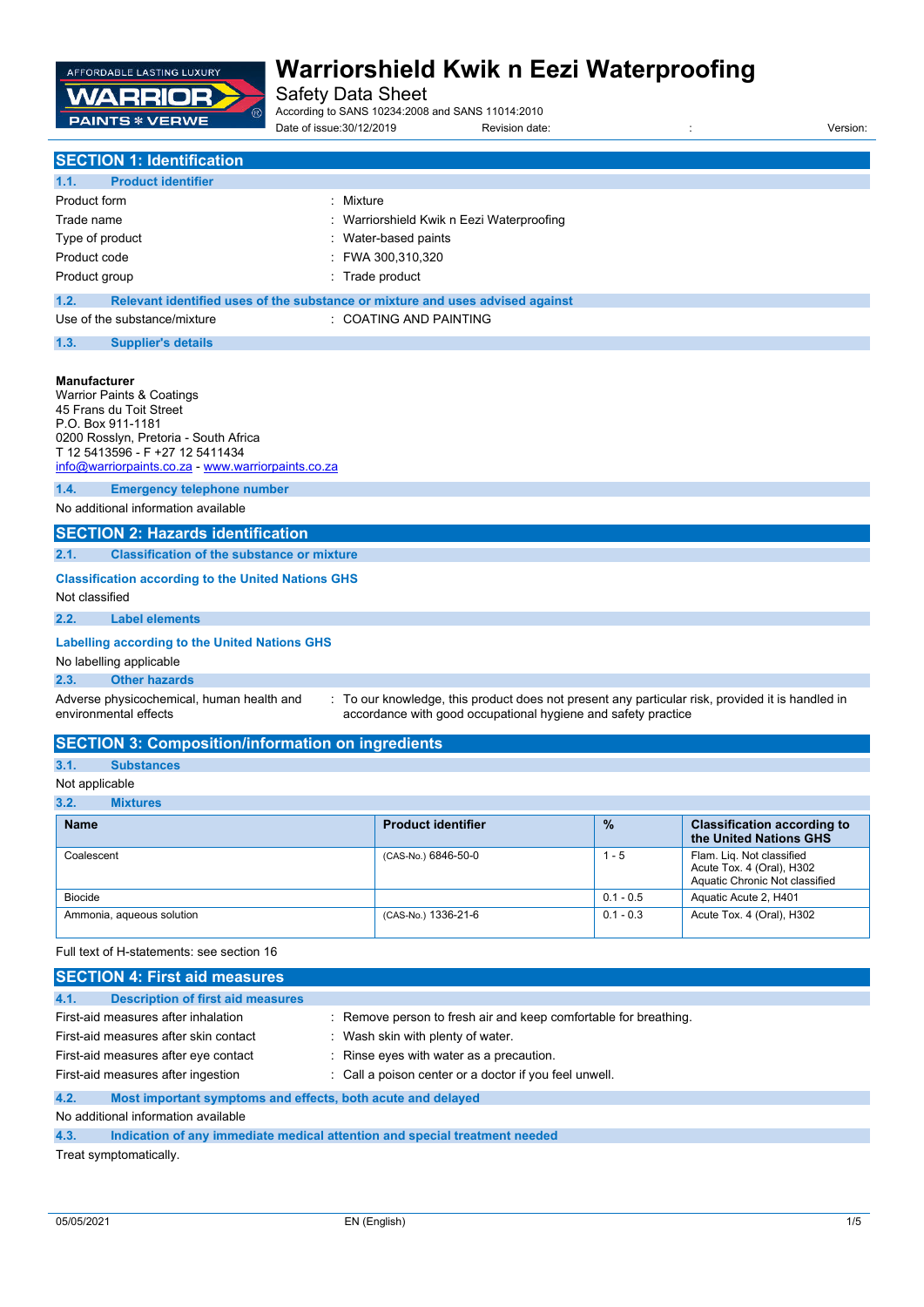# Safety Data Sheet

According to SANS 10234:2008 and SANS 11014:2010

| <b>SECTION 5: Firefighting measures</b>                                             |                                                                                                                                                              |  |  |
|-------------------------------------------------------------------------------------|--------------------------------------------------------------------------------------------------------------------------------------------------------------|--|--|
| <b>Extinguishing media</b><br>5.1.                                                  |                                                                                                                                                              |  |  |
| Suitable extinguishing media                                                        | : Water spray. Dry powder. Foam. Carbon dioxide.                                                                                                             |  |  |
| 5.2.<br>Special hazards arising from the substance or mixture                       |                                                                                                                                                              |  |  |
| No additional information available                                                 |                                                                                                                                                              |  |  |
| <b>Advice for firefighters</b><br>5.3.                                              |                                                                                                                                                              |  |  |
| Protection during firefighting                                                      | : Do not attempt to take action without suitable protective equipment. Self-contained breathing<br>apparatus. Complete protective clothing.                  |  |  |
| <b>SECTION 6: Accidental release measures</b>                                       |                                                                                                                                                              |  |  |
| 6.1.<br>Personal precautions, protective equipment and emergency procedures         |                                                                                                                                                              |  |  |
| No additional information available                                                 |                                                                                                                                                              |  |  |
| 6.1.1.<br>For non-emergency personnel                                               |                                                                                                                                                              |  |  |
| Emergency procedures                                                                | : Ventilate spillage area.                                                                                                                                   |  |  |
| 6.1.2.<br>For emergency responders                                                  |                                                                                                                                                              |  |  |
| Protective equipment                                                                | Do not attempt to take action without suitable protective equipment. For further information<br>refer to section 8: "Exposure controls/personal protection". |  |  |
| 6.2.<br><b>Environmental precautions</b>                                            |                                                                                                                                                              |  |  |
| Avoid release to the environment.                                                   |                                                                                                                                                              |  |  |
| 6.3.<br>Methods and material for containment and cleaning up                        |                                                                                                                                                              |  |  |
| Methods for cleaning up<br>Other information                                        | : Take up liquid spill into absorbent material.                                                                                                              |  |  |
|                                                                                     | Dispose of materials or solid residues at an authorized site.                                                                                                |  |  |
| <b>SECTION 7: Handling and storage</b>                                              |                                                                                                                                                              |  |  |
| <b>Precautions for safe handling</b><br>7.1.                                        |                                                                                                                                                              |  |  |
| Precautions for safe handling                                                       | : Ensure good ventilation of the work station. Wear personal protective equipment.                                                                           |  |  |
| Hygiene measures                                                                    | Do not eat, drink or smoke when using this product. Always wash hands after handling the<br>product.                                                         |  |  |
| 7.2.<br>Conditions for safe storage, including any incompatibilities                |                                                                                                                                                              |  |  |
| Storage conditions                                                                  | : Store in a well-ventilated place. Keep cool.                                                                                                               |  |  |
| <b>SECTION 8: Exposure controls/personal protection</b>                             |                                                                                                                                                              |  |  |
| 8.1.<br><b>Control parameters</b>                                                   |                                                                                                                                                              |  |  |
| No additional information available                                                 |                                                                                                                                                              |  |  |
| 8.2.<br><b>Appropriate engineering controls</b>                                     |                                                                                                                                                              |  |  |
| Appropriate engineering controls                                                    | : Ensure good ventilation of the work station.                                                                                                               |  |  |
| Environmental exposure controls                                                     | . Avoid release to the environment.                                                                                                                          |  |  |
| 8.3.<br>Individual protection measures, such as personal protective equipment (PPE) |                                                                                                                                                              |  |  |
| Hand protection                                                                     | : Protective gloves                                                                                                                                          |  |  |
| Eye protection                                                                      | Safety glasses                                                                                                                                               |  |  |
| Skin and body protection                                                            | Wear suitable protective clothing                                                                                                                            |  |  |
| Respiratory protection                                                              | : In case of insufficient ventilation, wear suitable respiratory equipment                                                                                   |  |  |
| Personal protective equipment symbol(s):                                            |                                                                                                                                                              |  |  |
|                                                                                     |                                                                                                                                                              |  |  |
| <b>Exposure limit values for the other components</b><br>8.4.                       |                                                                                                                                                              |  |  |

No additional information available

| <b>SECTION 9: Physical and chemical properties</b> |                                                       |     |
|----------------------------------------------------|-------------------------------------------------------|-----|
| 9.1.                                               | Information on basic physical and chemical properties |     |
| Physical state                                     | : Liguid                                              |     |
| Appearance                                         | : Liquid.                                             |     |
| Colour                                             | : white.                                              |     |
| Odour                                              | : No data available                                   |     |
| 05/05/2021                                         | EN (English)                                          | 2/5 |
|                                                    |                                                       |     |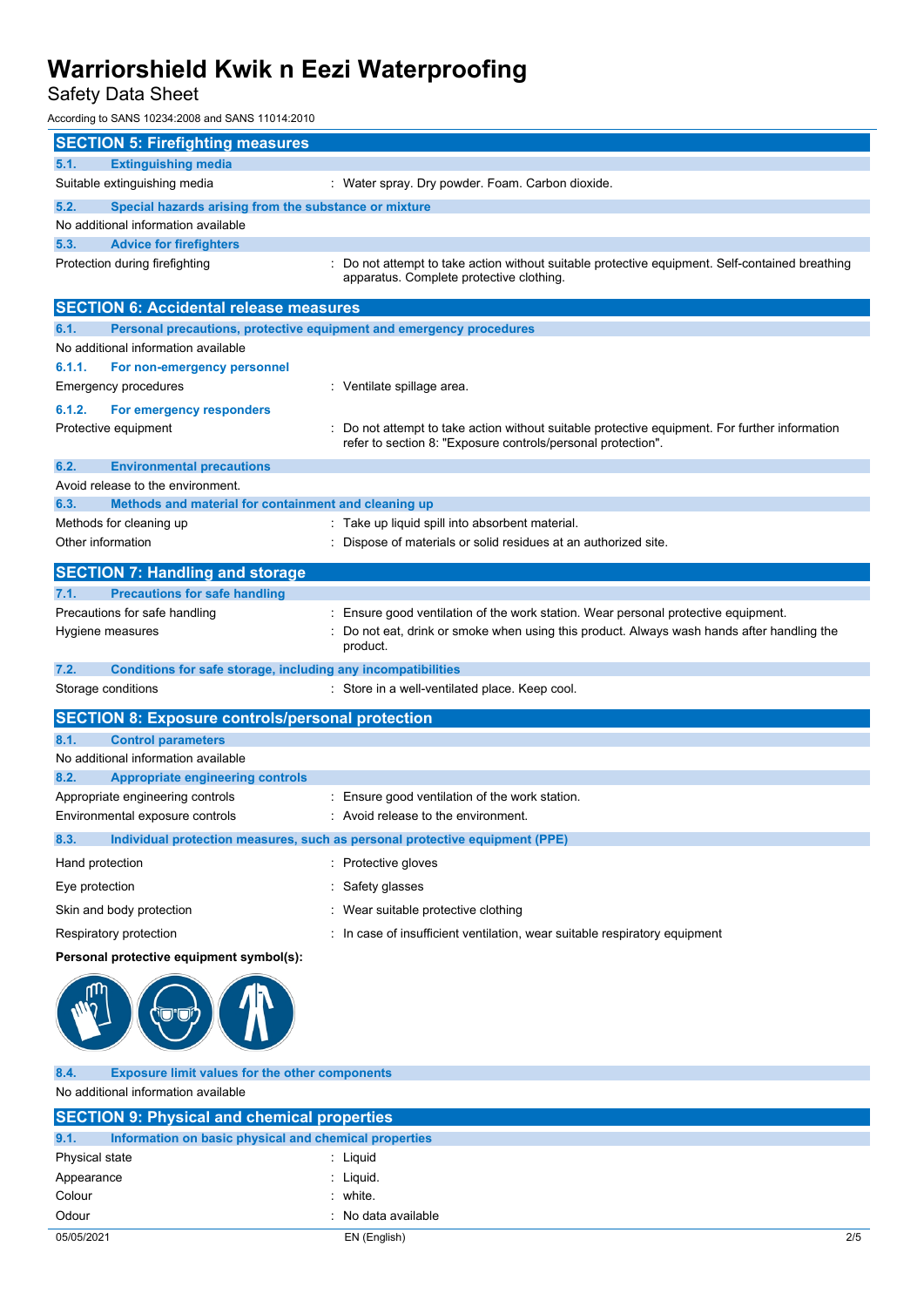## Safety Data Sheet

According to SANS 10234:2008 and SANS 11014:2010

| ccording to SANS 10234:2008 and SANS 11014:2010 ا |                   |
|---------------------------------------------------|-------------------|
| Odour threshold                                   | No data available |
| рH                                                | $8 - 9$<br>÷      |
| pH solution                                       | No data available |
| Relative evaporation rate (butylacetate=1)        | No data available |
| Relative evaporation rate (ether=1)               | No data available |
| Melting point                                     | Not applicable    |
| Freezing point                                    | No data available |
| Boiling point                                     | No data available |
| Flash point                                       | No data available |
| Auto-ignition temperature                         | No data available |
| Decomposition temperature                         | No data available |
| Flammability (solid, gas)                         | Not applicable    |
| Vapour pressure                                   | No data available |
| Vapour pressure at 50 °C                          | No data available |
| Relative vapour density at 20 °C                  | No data available |
| Relative density                                  | No data available |
| Relative density of saturated gas/air mixture     | No data available |
| Density                                           | $1.1 - 1.2$ kg/l  |
| Relative gas density                              | No data available |
| Solubility                                        | No data available |
| Log Pow                                           | No data available |
| Log Kow                                           | No data available |
| Viscosity, kinematic                              | No data available |
| Viscosity, dynamic                                | 1595 cP           |
| <b>Explosive properties</b>                       | No data available |
| Oxidising properties                              | No data available |
| <b>Explosive limits</b>                           | No data available |
| Lower explosive limit (LEL)                       | No data available |
| Upper explosive limit (UEL)                       | No data available |
|                                                   |                   |

**9.2. Other information**

| <b>SECTION 10: Stability and reactivity</b>                                                          |                                                              |  |  |
|------------------------------------------------------------------------------------------------------|--------------------------------------------------------------|--|--|
| 10.1.                                                                                                | <b>Reactivity</b>                                            |  |  |
| The product is non-reactive under normal conditions of use, storage and transport.                   |                                                              |  |  |
| 10.2.                                                                                                | <b>Chemical stability</b>                                    |  |  |
| Stable under normal conditions.                                                                      |                                                              |  |  |
| 10.3.                                                                                                | <b>Possibility of hazardous reactions</b>                    |  |  |
|                                                                                                      | No dangerous reactions known under normal conditions of use. |  |  |
| 10.4.                                                                                                | <b>Conditions to avoid</b>                                   |  |  |
| None under recommended storage and handling conditions (see section 7).                              |                                                              |  |  |
| 10.5.                                                                                                | <b>Incompatible materials</b>                                |  |  |
| No additional information available                                                                  |                                                              |  |  |
| 10.6.                                                                                                | <b>Hazardous decomposition products</b>                      |  |  |
| Under normal conditions of storage and use, hazardous decomposition products should not be produced. |                                                              |  |  |
| <b>SECTION 11: Toxicological information</b>                                                         |                                                              |  |  |
| 11.1.                                                                                                | Information on toxicological effects                         |  |  |

| <b>Biocide</b>              |                  |
|-----------------------------|------------------|
| Acute toxicity (inhalation) | : Not classified |
| Acute toxicity (dermal)     | : Not classified |
| Acute toxicity (oral)       | Not classified   |
|                             |                  |

| <b>Biocide</b>                          |              |  |
|-----------------------------------------|--------------|--|
| LD50 oral rat                           | > 2500 mg/kg |  |
| LD50 dermal rat                         | > 2000 mg/kg |  |
| LC50 inhalation rat (Vapours - mg/l/4h) | 5.71 mg/l/4h |  |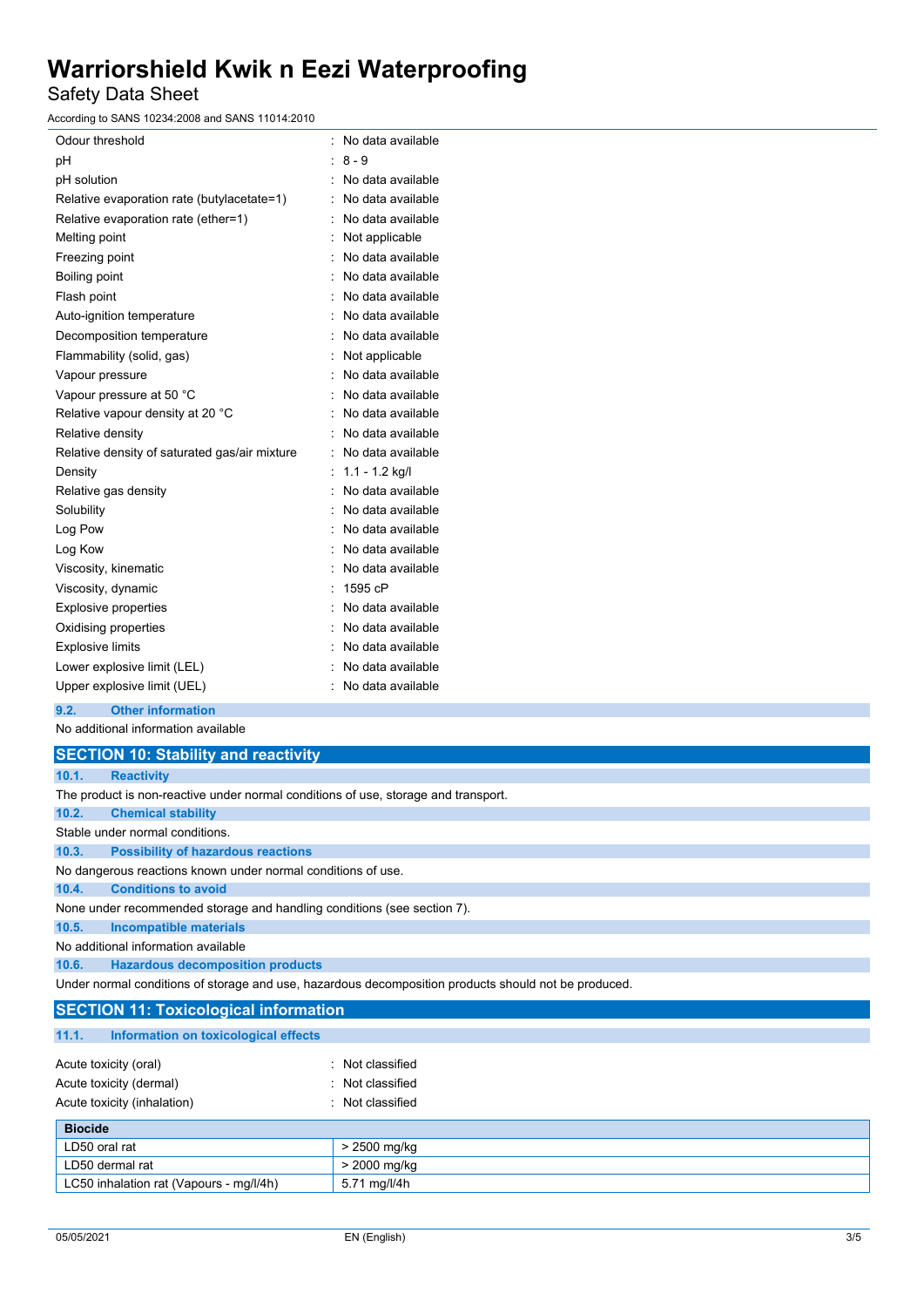# Safety Data Sheet

According to SANS 10234:2008 and SANS 11014:2010

| Coalescent (6846-50-0)                |                             |  |
|---------------------------------------|-----------------------------|--|
| LD50 oral rat                         | $\approx$ 2000 mg/kg        |  |
| LD50 dermal rabbit                    | > 2000 mg/kg                |  |
| LC50 inhalation rat (mg/l)            | $> 0.12$ mg/l/4h            |  |
| Ammonia, aqueous solution (1336-21-6) |                             |  |
| LD50 oral rat                         | 350 mg/kg                   |  |
| Skin corrosion/irritation             | Not classified<br>$\bullet$ |  |
|                                       | pH: 8 - 9                   |  |
| Serious eye damage/irritation         | Not classified              |  |
|                                       | pH: 8 - 9                   |  |
| Respiratory or skin sensitisation     | Not classified              |  |
| Germ cell mutagenicity                | : Not classified            |  |
| Carcinogenicity                       | : Not classified            |  |
| Reproductive toxicity                 | : Not classified            |  |
| STOT-single exposure                  | : Not classified            |  |
| STOT-repeated exposure                | : Not classified            |  |
| Aspiration hazard                     | Not classified<br>÷         |  |

| <b>SECTION 12: Ecological information</b>                            |                                                                                                                          |  |  |  |
|----------------------------------------------------------------------|--------------------------------------------------------------------------------------------------------------------------|--|--|--|
| 12.1.<br><b>Toxicity</b>                                             |                                                                                                                          |  |  |  |
| Ecology - general                                                    | The product is not considered harmful to aquatic organisms nor to cause long-term adverse<br>effects in the environment. |  |  |  |
| Acute aquatic toxicity                                               | Not classified                                                                                                           |  |  |  |
| Not classified<br>Chronic aquatic toxicity                           |                                                                                                                          |  |  |  |
| <b>Biocide</b>                                                       |                                                                                                                          |  |  |  |
| LC50 fish 1                                                          | $6.4$ mg/l                                                                                                               |  |  |  |
| EC50 Daphnia 1                                                       | 32 mg/l                                                                                                                  |  |  |  |
| Coalescent (6846-50-0)                                               |                                                                                                                          |  |  |  |
| EC50 72h algae (1)                                                   | $> 7.49$ mg/l                                                                                                            |  |  |  |
| NOEC chronic fish                                                    | $>= 6$ mg/l                                                                                                              |  |  |  |
| <b>Persistence and degradability</b><br>12.2.                        |                                                                                                                          |  |  |  |
| Warriorshield Kwik n Eezi Waterproofing                              |                                                                                                                          |  |  |  |
| No additional information available<br>Persistence and degradability |                                                                                                                          |  |  |  |
| 12.3.<br><b>Bioaccumulative potential</b>                            |                                                                                                                          |  |  |  |
| Warriorshield Kwik n Eezi Waterproofing                              |                                                                                                                          |  |  |  |
| No additional information available<br>Bioaccumulative potential     |                                                                                                                          |  |  |  |
| <b>Mobility in soil</b><br>12.4.                                     |                                                                                                                          |  |  |  |
| Warriorshield Kwik n Eezi Waterproofing                              |                                                                                                                          |  |  |  |
| Mobility in soil                                                     | No additional information available                                                                                      |  |  |  |
| <b>Other adverse effects</b><br>12.5.                                |                                                                                                                          |  |  |  |
| Ozone                                                                | Not classified                                                                                                           |  |  |  |
| Other adverse effects                                                | No additional information available                                                                                      |  |  |  |

|                         |                         | <b>SECTION 13: Disposal considerations</b>                                                  |
|-------------------------|-------------------------|---------------------------------------------------------------------------------------------|
| 13.1.                   | <b>Disposal methods</b> |                                                                                             |
| Waste treatment methods |                         | Dispose of contents/container in accordance with licensed collector's sorting instructions. |

**SECTION 14: Transport information**

In accordance with SANS / IMDG / IATA

| <b>SANS</b>                          | <b>IMDG</b>    | <b>IATA</b>    |  |
|--------------------------------------|----------------|----------------|--|
| 14.1.<br><b>UN number</b>            |                |                |  |
| Not regulated for transport          |                |                |  |
| 14.2.<br><b>Proper Shipping Name</b> |                |                |  |
| Not applicable                       | Not applicable | Not applicable |  |
| 05/05/2021                           | EN (English)   | 4/5            |  |